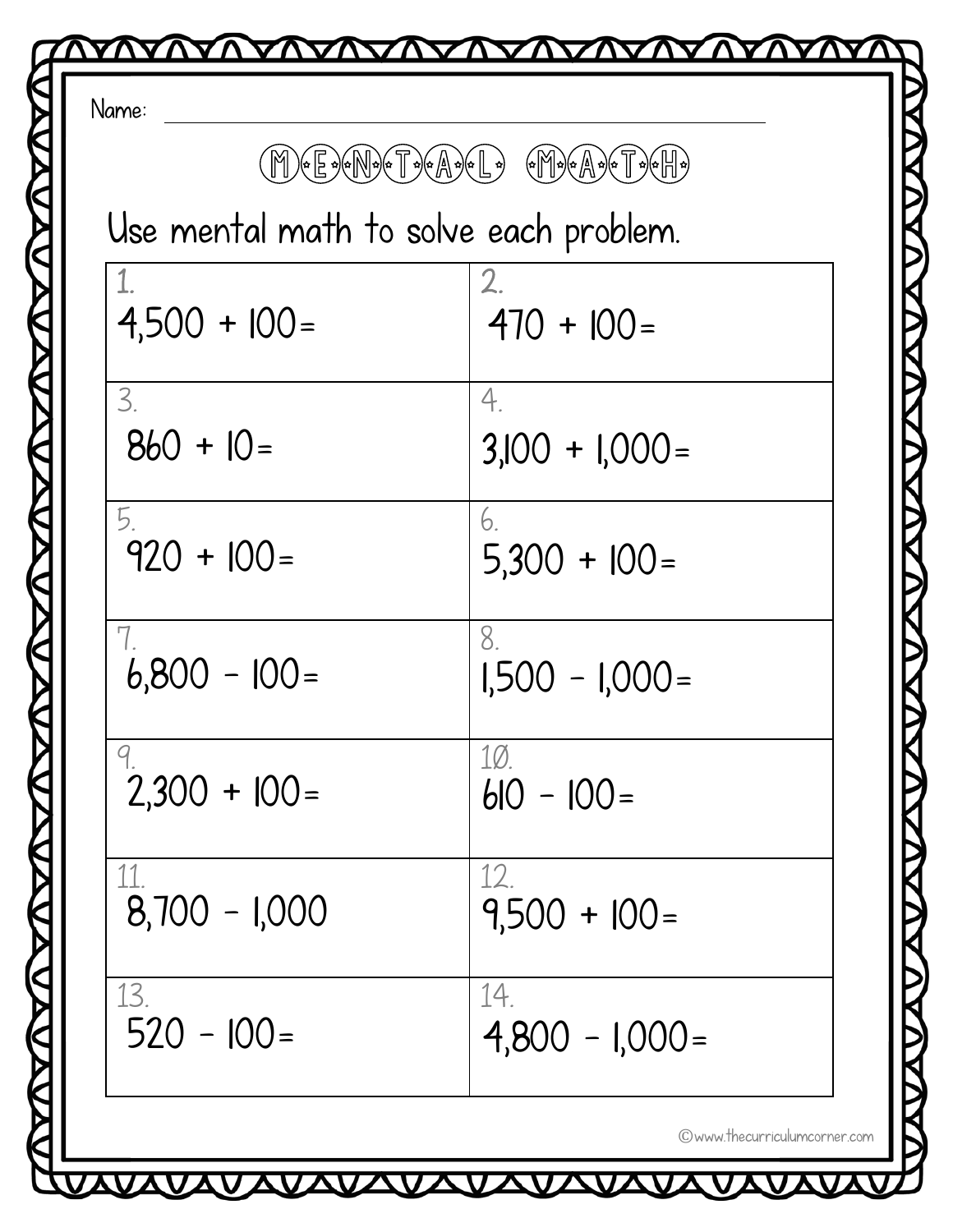| Name:                                  |                                          |
|----------------------------------------|------------------------------------------|
|                                        | M) E CHANGE DEADEL DEMOCADE POHP         |
| Use mental math to solve each problem. |                                          |
| $3$ quarters =                         | I quarter + I dime =                     |
| 3.<br>1 quarter + 1 dime + 2 pennies = | 4.<br>2 quarters + 1 nickel =            |
| 5.<br>2 quarters + 2 dimes =           | 6.<br>4 dimes + 3 nickels =              |
| 5 dimes + 2 nickels + 2 pennies =      | 8.<br>1 quarter + 5 dimes =              |
| 3 dimes + 5 nickels + 1 penny =        | 10.<br>3 quarters + 2 dimes =            |
| 11<br>1 quarter + 2 dimes + 1 nickel = | 12.<br>3 dimes + 3 nickels + 1 penny =   |
| 13<br>$3$ quarters + 4 dimes =         | 14<br>2 quarters + 5 dimes + 3 nickels = |

VAVAVAVAVAVA

VAVA

<u> VAVAVAVA</u>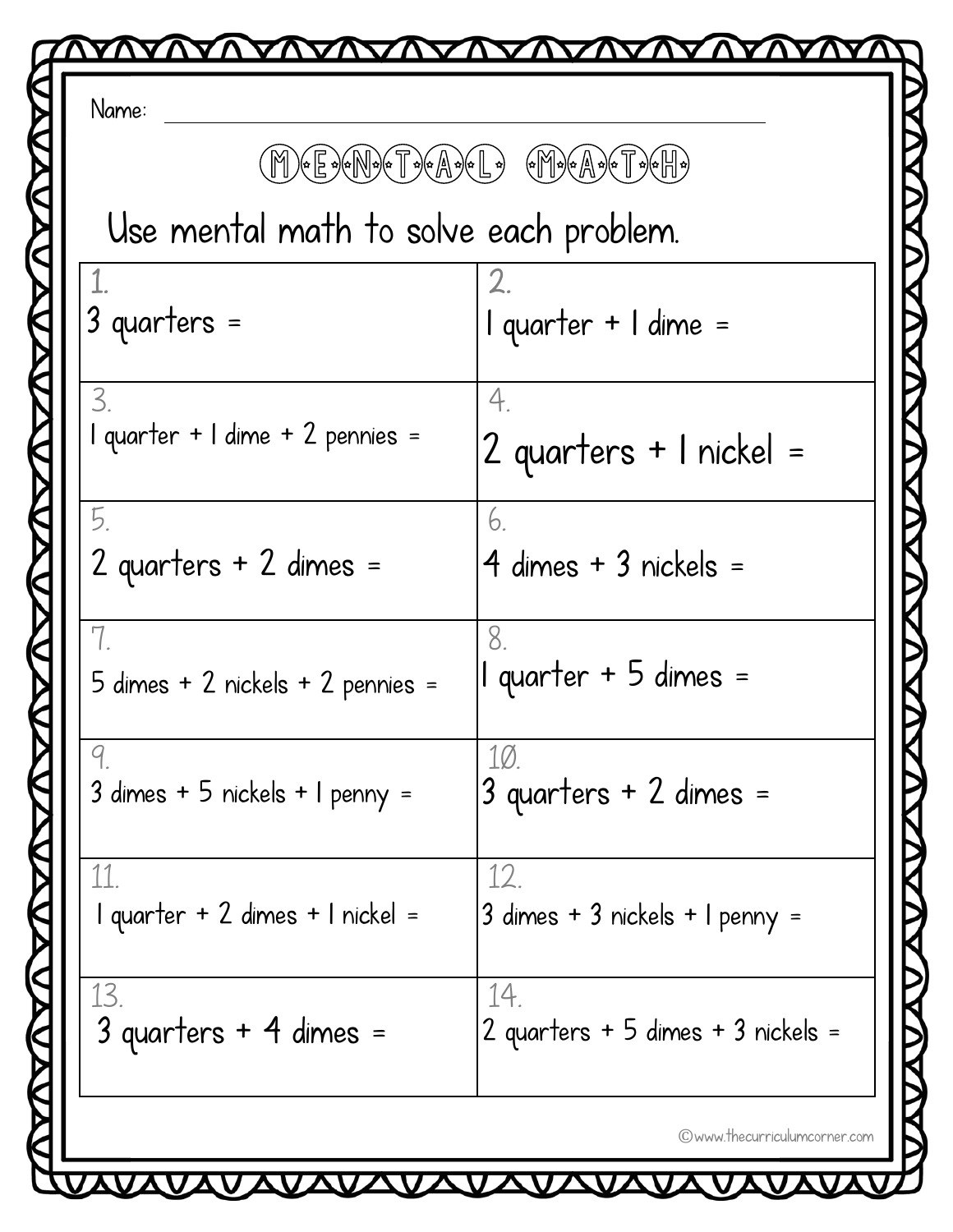| $(eE)$ on $N$ of $T$ or $A$ or $L$ o                     | $(\mathbb{C}[\mathbb{N}]) \circ (\mathbb{A}) \circ (\mathbb{C}[\mathbb{N}]) \circ (\mathbb{N}])$ |  |
|----------------------------------------------------------|--------------------------------------------------------------------------------------------------|--|
| Use mental math to solve each problem.                   |                                                                                                  |  |
| 1. Start with 100. Double it.<br>Add 50.                 | 2. Start with 25. Add 100.<br>Subtract IO.                                                       |  |
| 3. Start with 200. Subtract<br>50. Write a 0 on the end. | 4. Start with 20. Triple it.<br>Subtract 5.                                                      |  |
| Start with 50. Add 20.<br>5.<br>Double it.               | $6.$ Start with 10. Add 100.<br>Double the answer.                                               |  |
| 7. Start with 80. Triple it.<br>Subtract 20.             | 8. Start with 300. Add 25.<br>Subtract IO.                                                       |  |
| Start 250. Subtract 100.<br>9<br>Double it.              | 10. Start with 100. Add 20.<br>Subtract 30.                                                      |  |
| 11. Start with 30. Triple it.<br>Add 40.                 | 12. Start with 75. Add 25.<br>Double it.                                                         |  |
| 13. Start with 8. Double it.<br>Add 100.                 | 14. Start with 15. Triple it. Add 5.                                                             |  |

©www.thecurriculumcorner.com

VAVAVAVA

<u>VAVAVA</u>

V Δ

Δ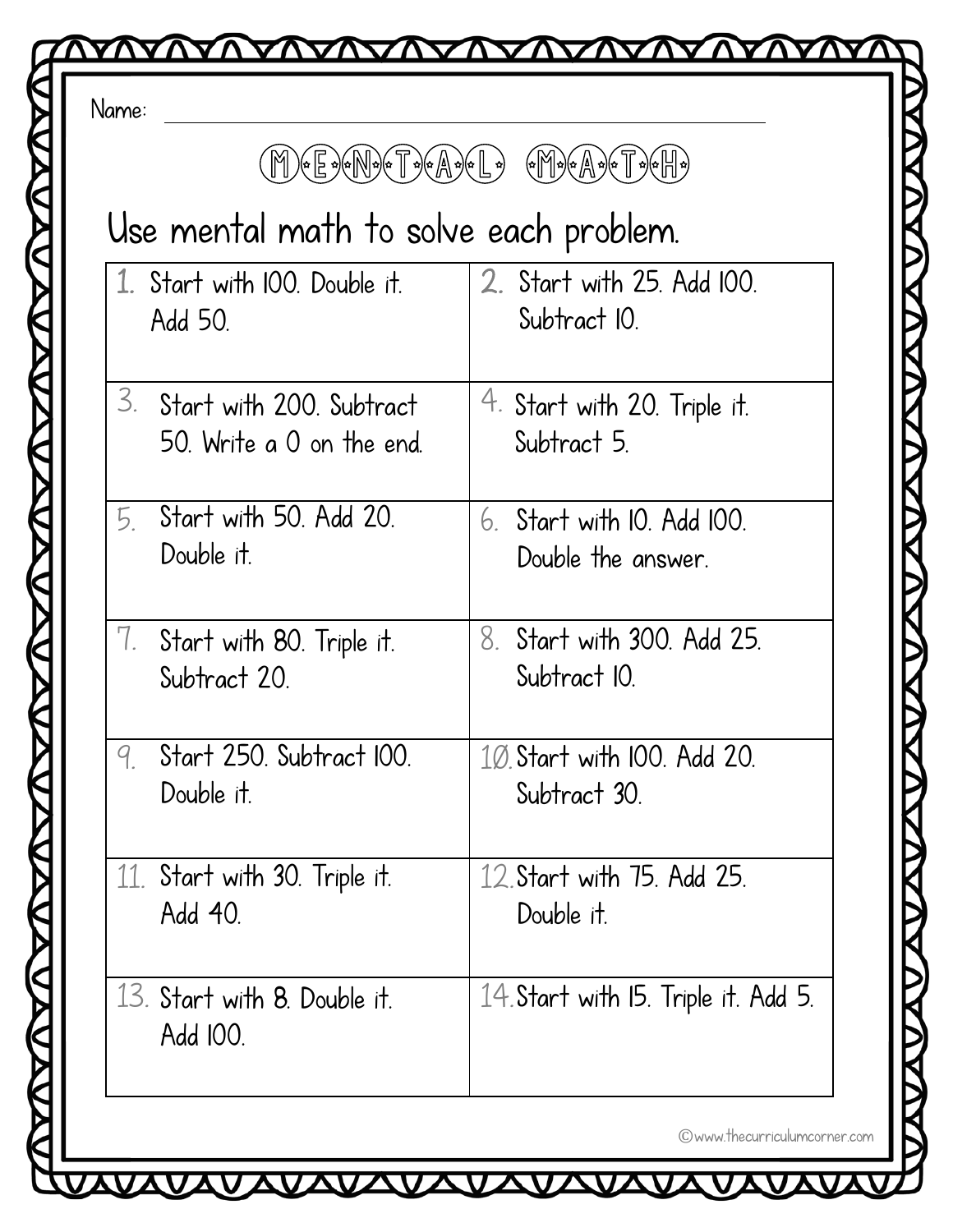| M) E X N X T X A X L X                                   | $(\mathbb{M})\circ (\mathbb{A})\circ \mathbb{T}\circ (\mathbb{M})$ |
|----------------------------------------------------------|--------------------------------------------------------------------|
| Use mental math to solve each problem.                   |                                                                    |
| 1. Start with 8. Multiply it by<br>5. Double the answer. | 2. Start with 6. Multiply it by<br>7. Add 8.                       |
| 3.<br>Start with 56. Divide it by<br>7. Add 10.          | 4. Start with 7. Double it. Add<br>30 <sub>1</sub>                 |
| Start with IO. Multiply it<br>5.<br>by IO. Subtract 5.   | 6. Start with 72. Divide it by<br>9. Add 15.                       |
| 7.<br>Start with 8. Add 4.<br>Multiply it by 5.          | 8. Start with 5. Multiply it<br>by 5. Add 100.                     |
| Start with 54. Divide it<br>9.<br>by <i>b.</i> Add 20.   | 10 Start with 100. Subtract<br>50. Divide by 5.                    |
| Start with 6. Multiply by<br>11.<br>8. Add 30.           | 12. Start with 60. Divide by<br>10. Multiply by 7.                 |
| 13. Start with II. Multiply by 7.<br>Add 30.             | 14. Start with 36. Divide by 6.<br>Add 50.                         |

<u>VAVAVAVAVA</u>

Δ

©www.thecurriculumcorner.com

 $\overline{\bm{\mathsf{v}}}$ 

 $\boldsymbol{\Lambda}$ 

<u> LAVAVAVAV</u>